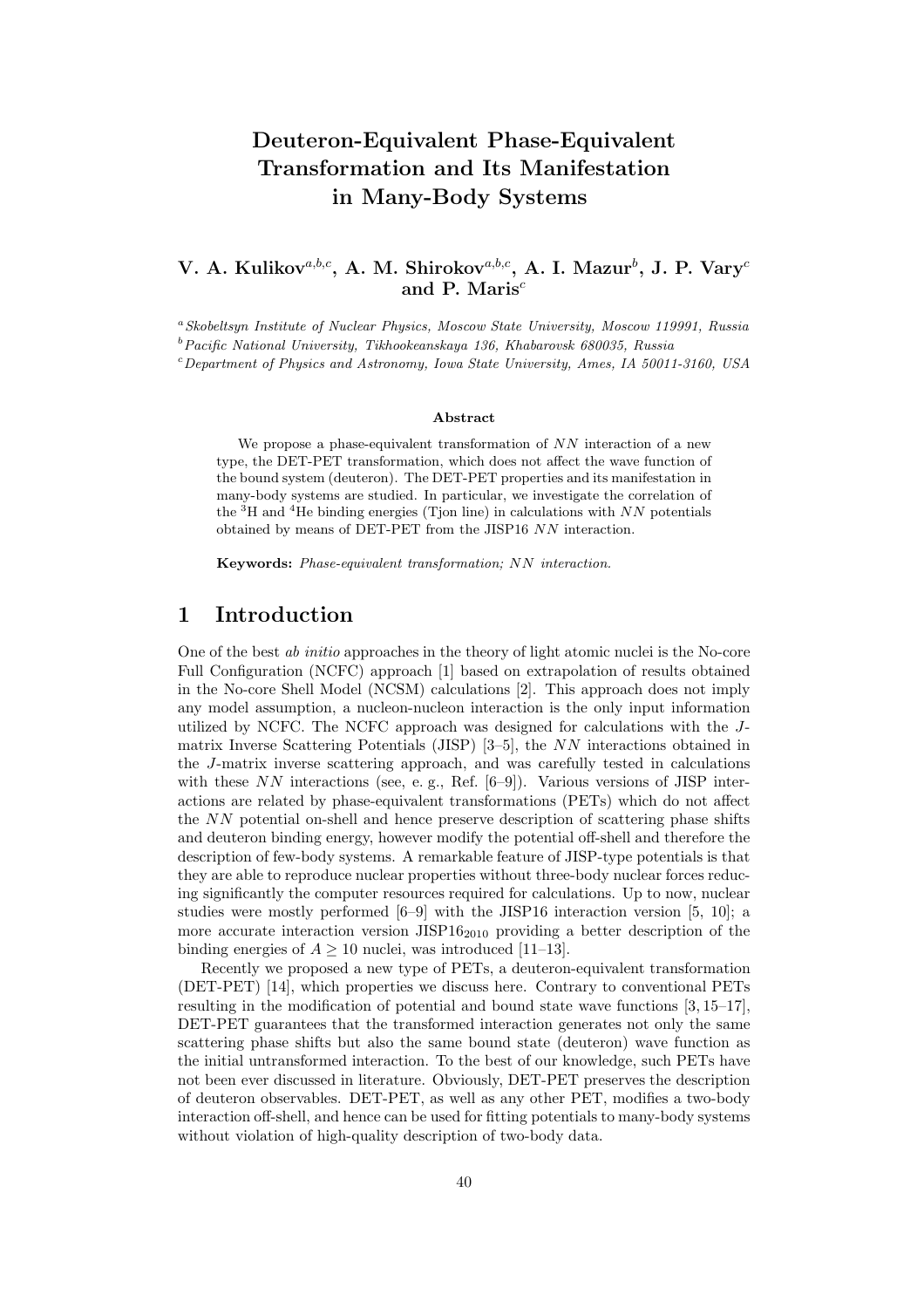After introducing DET-PET, we discuss the DET-PET modification of the JISP16  $NN$  interaction providing an accurate description of light nuclei [1, 2, 6–9]. A DET-PET manifestation in many-body systems is illustrated by the study <sup>3</sup>H and <sup>4</sup>He binding energies and their correlation (the so-called Tjon line [18]) in particular.

# 2 Theory

Two types of PETs are known in scattering theory: local PETs [15] that transform a local potential into another local potential and nonlocal PETs [16] which generate nonlocal potential terms. We focus the discussion here on nonlocal PETs.

The Schrödinger equation

$$
H\Psi(E,r) = E\Psi(r) \tag{1}
$$

describes a relative motion in two-body quantum system. The wave function  $\Psi(r)$  can be expanded in infinite series of  $\mathcal{L}^2$  functions which are supposed to form a complete orthonormalized basis. We denote these functions by  $|a_n\rangle$ , their orthonormalization condition is

$$
\langle a_i | a_j \rangle = \delta_{ij},\tag{2}
$$

and the wave function expansion is

$$
\Psi(E,r) = \sum_{n=0}^{\infty} c_n(E)|a_n\rangle.
$$
 (3)

Using this expansion we obtain an infinite set of algebraic equations defining the expansion coefficients  $c_n(E)$ ,

$$
\sum_{n'=0}^{\infty} (H_{nn'} - \delta_{nn'}E)c_{n'}(E) = 0,
$$
\n(4)

where  $H_{nn'} = \langle a_n|H|a_{n'}\rangle$  are the Hamiltonian matrix elements..

A phase-equivalent transformation of Hamiltonian H can be defined by means of a unitary transformation,

$$
[\tilde{H}] = [U][H][U^{\dagger}], \tag{5}
$$

where [H] is the Hamiltonian H matrix in basis  $\{|a_n\rangle\}$ . The infinite unitary matrix  $[U]$  is supposed to be of the form

$$
[U] = [U0] \oplus [I] = \left[ \begin{array}{cc} [U0] & 0 \\ 0 & [I] \end{array} \right],
$$
 (6)

where  $[I]$  is an infinite unit matrix and  $[U^0]$  is a finite matrix mixing only a few lowlying states in a given basis. The Hamiltonian  $\tilde{H}$  is defined through its matrix  $[\tilde{H}]$  in the initial basis  $\{|a_n\rangle\}.$ 

Obviously, the Hamiltonians  $\ddot{H}$  and H have identical eigenvalue spectra and their eigenfunctions  $\Psi(E, r)$  and  $\Psi(E, r)$  differ by a linear combination of a finite number of functions  $\{|a_n\rangle\}$ . Any superposition of a finite number of  $\mathcal{L}^2$  functions does not affect asymptotics of scattering wave functions, hence the Hamiltonian  $\hat{H}$  is phaseequivalent to the initial Hamiltonian H.

The unitary operator  $U^0$  can be written as

$$
U^{0} = \sum_{i,j \leqslant N'} |a_{i}\rangle \tilde{U}_{ij}^{0} \langle a_{j}|. \tag{7}
$$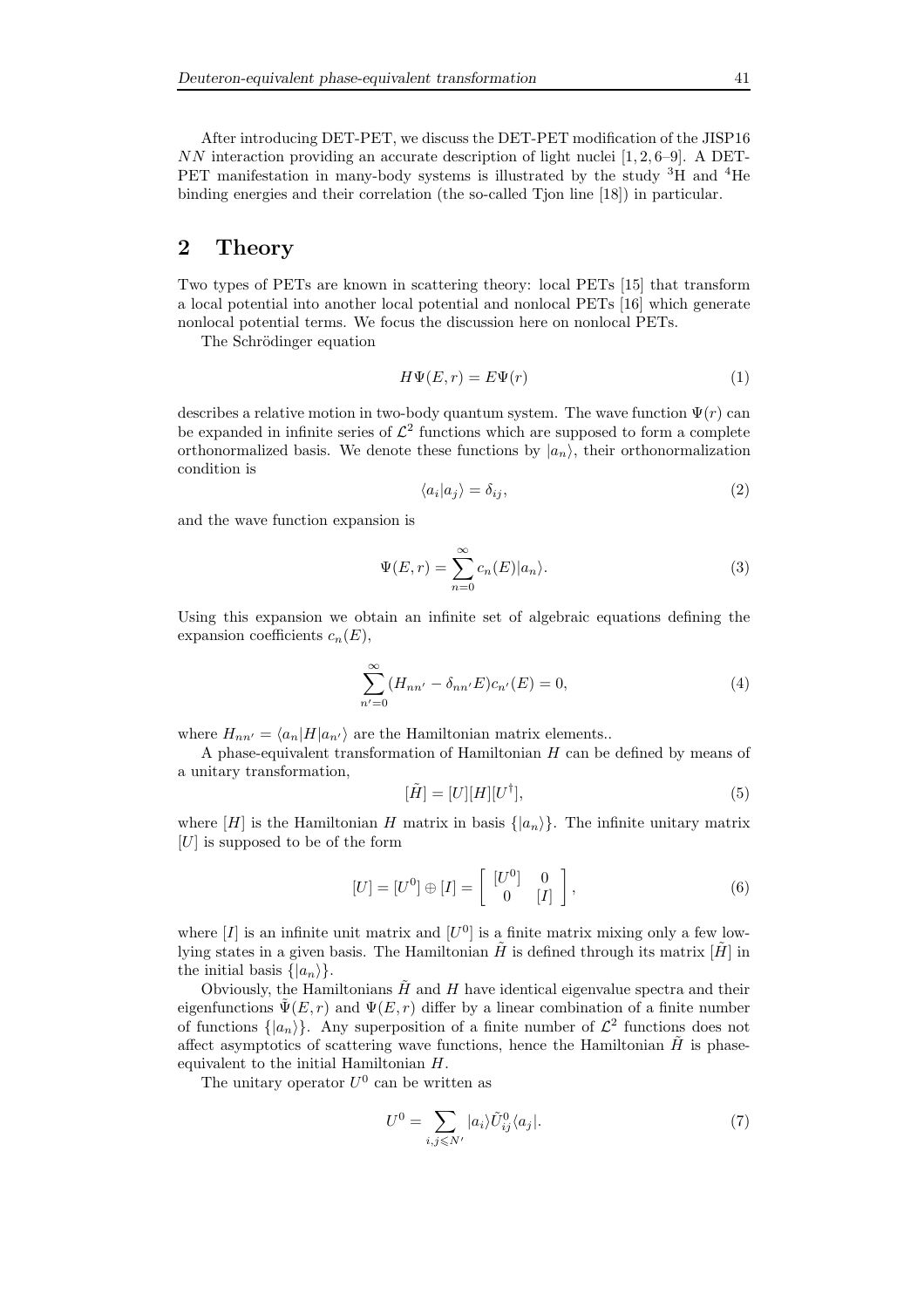$|a_i\rangle$  in Eq. (7) can be any  $\mathcal{L}^2$  function, e.g., any oscillator function  $\varphi_l$  or any linear combination of oscillator functions  $\varphi_l$ . We shall use DET-PETs with the functions  $|a_i\rangle$  defined as

$$
|a_i\rangle = \sum_{l \le N''} \alpha_i^l \varphi_l,\tag{8}
$$

supposing that they fit the orthonormalization condition (2).

The transformation (5) becomes a DET-PET, i. e. it does not affect the deuteron wave function  $|d\rangle$ , when each of the functions  $|a_i\rangle$  in Eq. (7) is orthogonal to  $|d\rangle$ :

$$
\langle a_i | d \rangle = 0. \tag{9}
$$

At this stage, we assert that we have obtained our DET-PET defined through the unitary transformation (5) with additional constraints  $(2)$ ,  $(7)-(9)$ . The simplest DET-PET is obtained with arbitrary unitary matrix  $[U^0]$  of the rank 2. In this case, [ $U^0$ ] is associated either with a rotation by the angle  $\beta$ , when det  $U^0 = +1$  (we will use the index <sup>+</sup> to denote these transformations) or with a rotation by the angle  $\beta$ combined with reflection when  $\det U^0 = -1$  (these type of transformations will be denoted by the index  $^{-}$ ).

We need to specify not only the unitary matrix but also the vectors  $|a_1\rangle$  and  $|a_2\rangle$ to define completely the simplest DET-PET. We use the deuteron wave function  $|d\rangle$ to construct these vectors.

The function  $|d\rangle$  can be expanded in infinite series of oscillator functions  $\varphi_i$ ,

$$
|d\rangle = \sum_{i=0}^{\infty} d_i \varphi_i, \qquad (10)
$$

where, generally, all the coefficients  $d_i$  are non-zero,

$$
d_i \neq 0. \tag{11}
$$

Since the vectors  $|a_1\rangle$  and  $|a_2\rangle$  should fit Eq. (9), none of them can be one of the basis functions  $\varphi_i$  due to Eq. (10)-(11). The simplest way to construct the vectors  $|a_1\rangle$ and  $|a_2\rangle$  is to define each of them as a linear combination of two different oscillator functions  $\varphi_1$  and  $\varphi_2$ ,

$$
|a_1\rangle = a_1^n \varphi_n + a_1^m \varphi_m,\tag{12}
$$

$$
|a_2\rangle = a_2^k \varphi_k + a_2^l \varphi_l,\tag{13}
$$

The normalization of these vectors requires

$$
(a_1^n)^2 + (a_1^m)^2 = 1,\t\t(14)
$$

$$
\left(a_2^k\right)^2 + \left(a_2^l\right)^2 = 1.
$$
 (15)

Using Eqs.  $(9)$  and  $(10)$ , we obtain

$$
a_1^n d_n + a_1^m d_m = 0,\t\t(16)
$$

$$
a_2^k d_k + a_2^l d_l = 0.
$$
 (17)

The solution of Eqs. (14) and (16) can be written as

$$
a_1^n = +\frac{d_m}{\sqrt{d_n^2 + d_m^2}},\tag{18a}
$$

$$
a_1^m = -\frac{d_n}{\sqrt{d_n^2 + d_m^2}};
$$
\n(18b)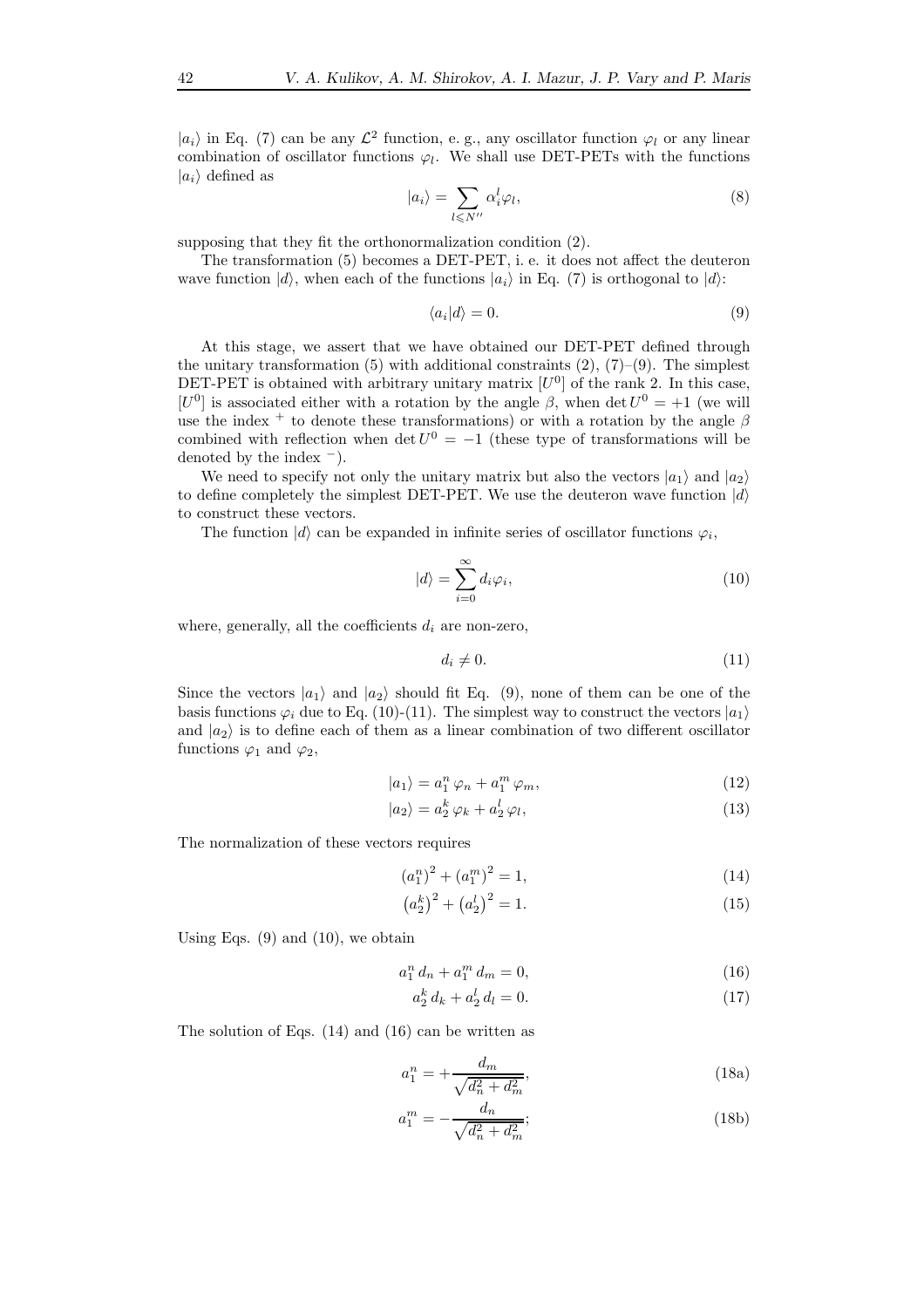the same type solution of Eqs. (15) and (17) for the vector  $|a_2\rangle$  is

$$
a_2^k = +\frac{d_l}{\sqrt{d_k^2 + d_l^2}},\tag{19a}
$$

$$
a_2^l = -\frac{d_k}{\sqrt{d_k^2 + d_l^2}}.\tag{19b}
$$

We need to find all coefficients  $a_1^n$ ,  $a_1^m$ ,  $a_2^k$ ,  $a_2^l$  fitting the orthogonality condition

$$
\langle a_2 | a_1 \rangle = 0. \tag{20}
$$

It means that all indexes k, l, m, n should be different, i.e., vectors  $|a_1\rangle$  and  $|a_2\rangle$ should be superpositions of different oscillator functions.

To define completely the simplest DET-PET, we need to fix the rotation angle  $\beta$ , the index  $\pm$  related to the sign of det  $U^0$ , and the set of four oscillator functions used to build the vectors  $|a_1\rangle$  and  $|a_2\rangle$ . To distinguish various DET-PET types we use notations like  $0s2s1s2d^{\pm}$ . In this example, the vector  $|a_1\rangle$  is a linear combination of the oscillator states 0s and 2s, the vector  $|a_2\rangle$  is a linear combination of the oscillator states 1s and 2d and det  $U^0 = \pm 1$  respectively.

### 3 Results

We study modifications of JISP16 NN interaction induced by DET-PET. Vectors  $|a_1\rangle$ and  $|a_2\rangle$  [see Eqs. (12), (13)] are constructed as various superpositions of two low-lying oscillator functions 0s, 1s, 2s, 3s, 0d and 1d. It is interesting to explore DET-PETs acting in the s channel only and compare them with  $\text{DET-PETS}$  mixing s and d channels in different ways. It is interesting also to investigate the transformations associated with both pure rotation and a rotation-reflection combination in case of each DET-PET type.

Plots of the *np* scattering wave functions in the *sd* coupled partial waves at laboratory energy  $E_{lab} = 10 \text{ MeV}$  are presented in Figs. 1–3 in the K-matrix formalism. We use here the nomenclature and terminology adopted in Ref. [3]. The DET-PET  $0s2s1s3s<sup>±</sup>$  modifies significantly the large s wave component as is seen in Fig. 1. The modification of the small  $s$  wave component is much less pronounced. The  $d$  wave components, as expected, are nearly unaffected by  $0s2s1s3s^{\pm}$ . We observe modifications of both waves by DET-PETs  $0s1s0d1d^{\pm}$  and  $1s0d0s1d^{\pm}$  in Figs. 2 and 3, however, unlike the previous case, they are more pronounced in the small components of the scattering wave function since the DET-PETs mix s and d waves in these cases. We see that DET-PETs are able to generate essential modifications of scattering wave functions.

The NCSM calculations involve two basic parameters: the oscillator spacing  $\hbar\Omega$ and model space dimension associated with the maximal excitation quanta  $N_{max}$ . It has been proposed [1] to use the  $\hbar\Omega$  and  $N_{max}$  dependences to improve the results of calculations (the NCFC approach). Based on these dependences, we extrapolate the NCSM results to the infinite basis space limit and estimate the accuracy of the extrapolation. NCFC suggests two extrapolation methods: extrapolation A and extrapolation B [1]. The extrapolations A and B usually provide consistent results. We present here only the extrapolation A results based on the NCSM calculations with model spaces up through  $N_{max} = 16$ ; we checked the consistency of our results with the ones obtained by extrapolation B in a number of cases. The evaluated uncertainties of results for binding energies presented here are less then 10 keV in most cases; in a few cases, we performed the NCSM calculations up to  $N_{\text{max}} = 18$  to obtain the binding energies with uncertainty of about 10 keV.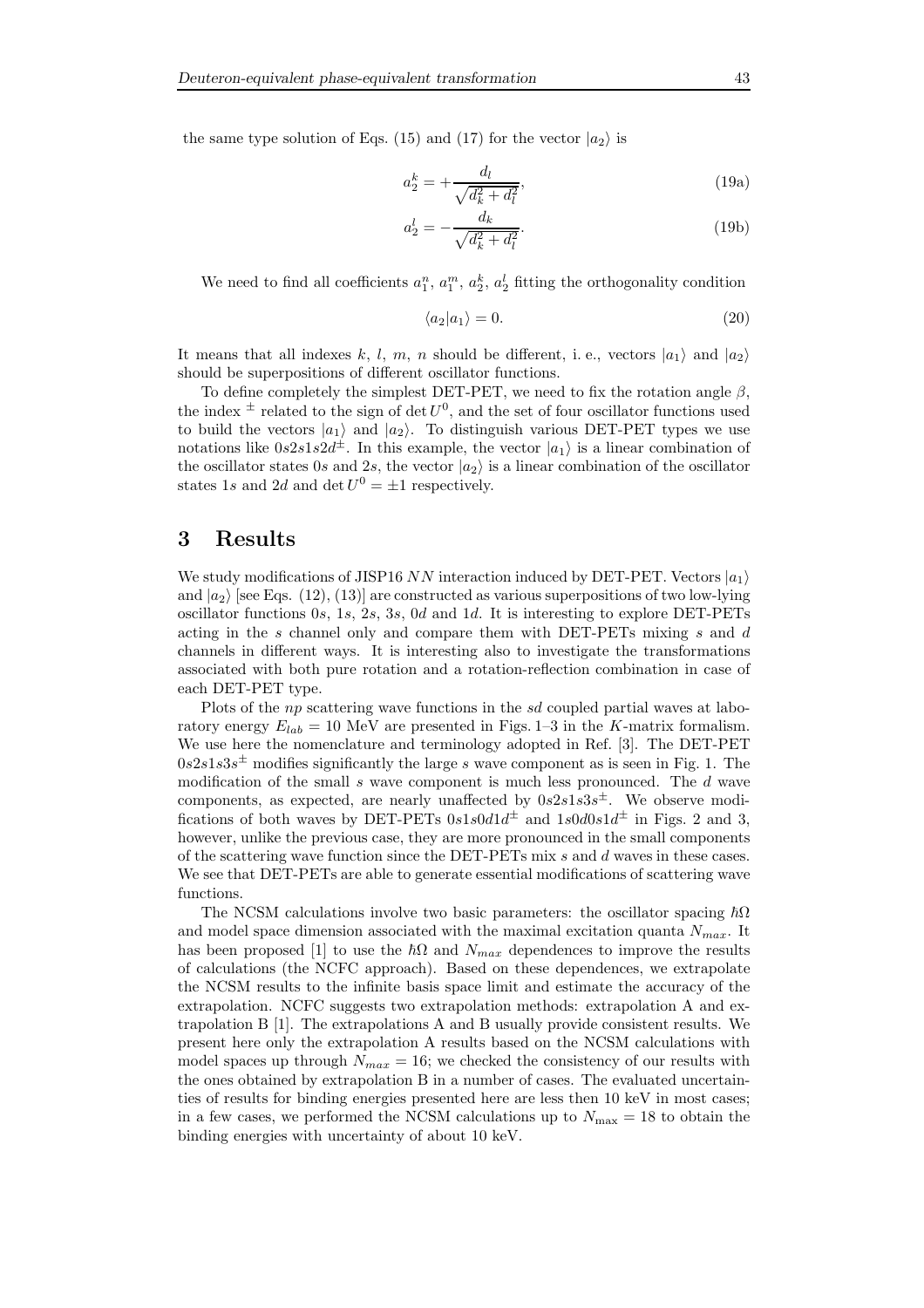

Figure 1: Large and small components of the np scattering wave function at the laboratory energy  $E_{\text{lab}} = 10 \text{ MeV}$  in the sd coupled partial wave in the K-matrix formalism (see Ref. [3] for details and nomenclature) generated by JISP16 and NN interactions obtained from JISP16 by means of DET-PET  $0s2s1s3s^{\pm}$ . The sign of det  $U^0$  is given in the legends in parenthesis after the value of rotation angle  $\beta$ .

The binding energies of  ${}^{3}$ H and  ${}^{4}$ He nuclei were calculated with JISP16 NN interaction modified by DET-PETs  $0s2s1s3s^{\pm}$ ,  $0s1s0d1d^{\pm}$  and  $1s0d0s1d^{\pm}$ . The ranges of <sup>3</sup>H and <sup>4</sup>He binding energy variations for each DET-PET type are shown in Table 1. We see that the <sup>4</sup>He binding energy  $E_{\alpha}$  can be varied by DET-PETs on the interval from 21.25 through 30.41 MeV, i. e., DET-PET can change  $E_{\alpha}$  by more than 7 MeV

Table 1: Ranges of <sup>3</sup>H and <sup>4</sup>He binding energy variations (in MeV) caused by various types of DET-PET in comparison with the binding energies obtained with JISP16 and their experimental values.

| ${}^{3}$ H   | $^{4}$ He                                                                                 | 3 <sub>H</sub> | $^{4}$ He | 3 <sub>H</sub> | $^{4}$ He             |
|--------------|-------------------------------------------------------------------------------------------|----------------|-----------|----------------|-----------------------|
| $0s2s1s3s^+$ |                                                                                           | $0s1s0d1d^+$   |           | $1s0d0s1d^+$   |                       |
|              | $7.2 - 8.37$ $21.25 - 28.49$ $7.67 - 8.41$ $23.50 - 28.83$                                |                |           |                | 7.98-8.64 25.79-30.36 |
| $0s2s1s3s^-$ |                                                                                           | $0s1s0d1d^-$   |           | $1s0d0s1d^-$   |                       |
|              | $7.25 - 8.35$ $21.46 - 28.59$ $7.68 - 8.39$ $23.46 - 28.91$ $8.05 - 8.67$ $26.18 - 30.41$ |                |           |                |                       |
| JISP16       |                                                                                           |                |           | Experiment     |                       |
| 8.369(1)     | 28.299(1)                                                                                 |                |           | 8.482          | 28.296                |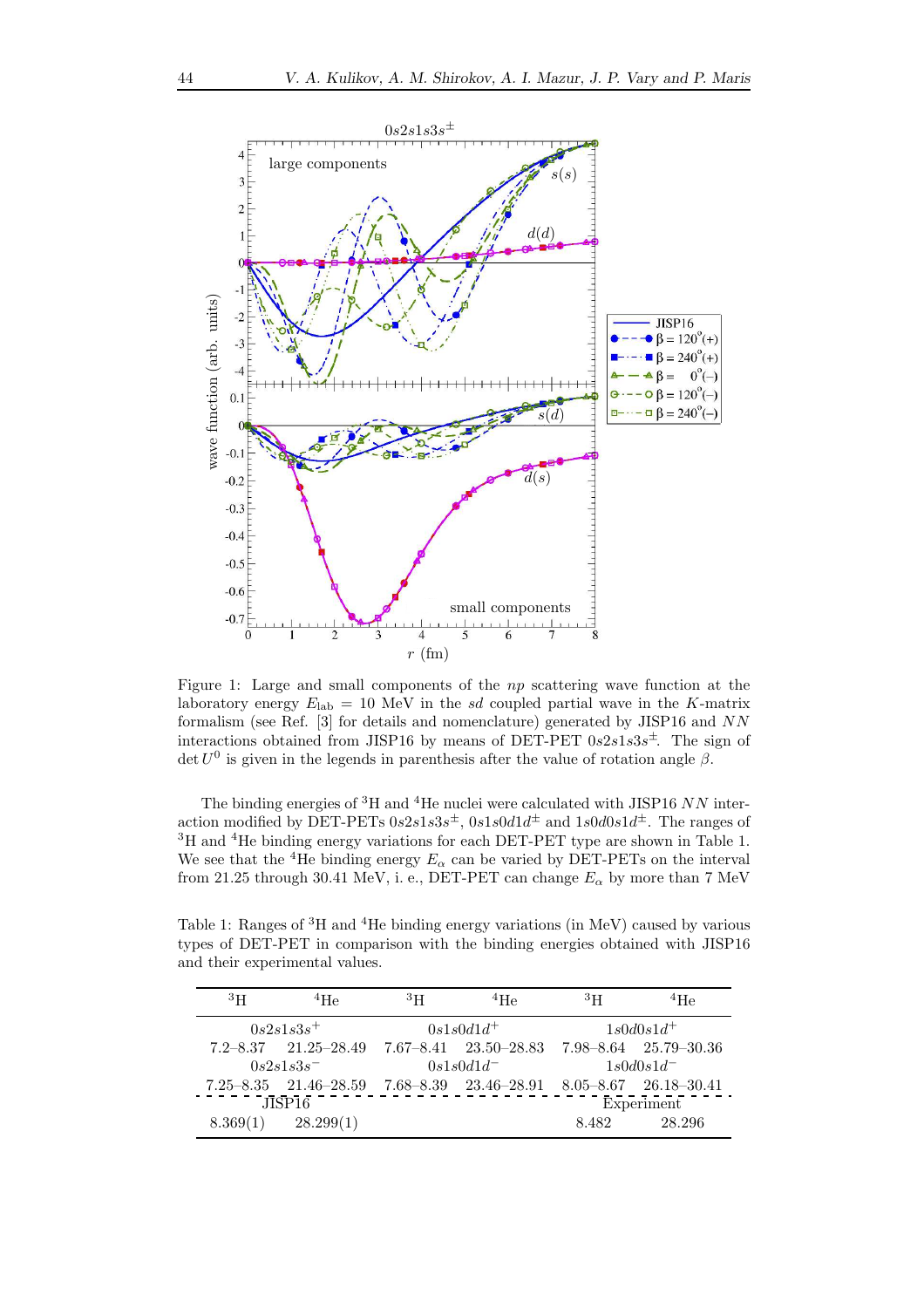

Figure 2: Same as Fig. 1 but for DET-PET  $0s1s0d1d^{\pm}$ .

from its original value provided by the original JISP16 interaction. In the case of <sup>3</sup>H the range of the DET-PET binding energy variation is  $7.21 \le E_t \le 8.67$ , i. e., the <sup>3</sup>H binding energy  $E_t$  can be shifted by DET-PET by 1 MeV from its original JISP16 value.

The Tjon line [18] is a correlation of the  ${}^{3}H$  and  ${}^{4}He$  binding energies which was usually studied using results obtained with various  $NN$  interaction models allowing for two-nucleon forces only or various combinations of NN and NNN interactions (see, e. g., Ref. [19]). Here we study the Tjon line using families of  $NN$  potentials generated by DET-PET with continuous parameter which generate the same deuteron wave function. Two types of Tjon lines are shown in the each of Figs. 4-6. For each of DET-PETs mixing a particular combination of partial wave components, one of the Tjon line types corresponds to the case of pure rotation while the other corresponds to the rotation-reflection transformation. The symbols at the curves present the results obtained with different values of the angle  $\beta$  in the range from 0° through 360°. We use the step  $60^{\circ}$  for smooth regions of the curves and  $30^{\circ}$  in some cases around extremums of the <sup>3</sup>H and <sup>4</sup>He binding energies which are found usually around 180<sup>°</sup> and 360<sup>°</sup>. In addition to our results, we present in the figure also the experimental value and results of Refs. [19, 20, 21], obtained with other potential models which involve either twonucleon forces only or combinations of two-nucleon and three-nucleon interactions.

We begin the discussion of the Tjon lines from the results obtained with the  $1s0d0s1d^{\pm}$ . It is seen from the Fig. 4 that our results are concentrated close to the Tjon line connecting the points extracted from other interactions. We recall here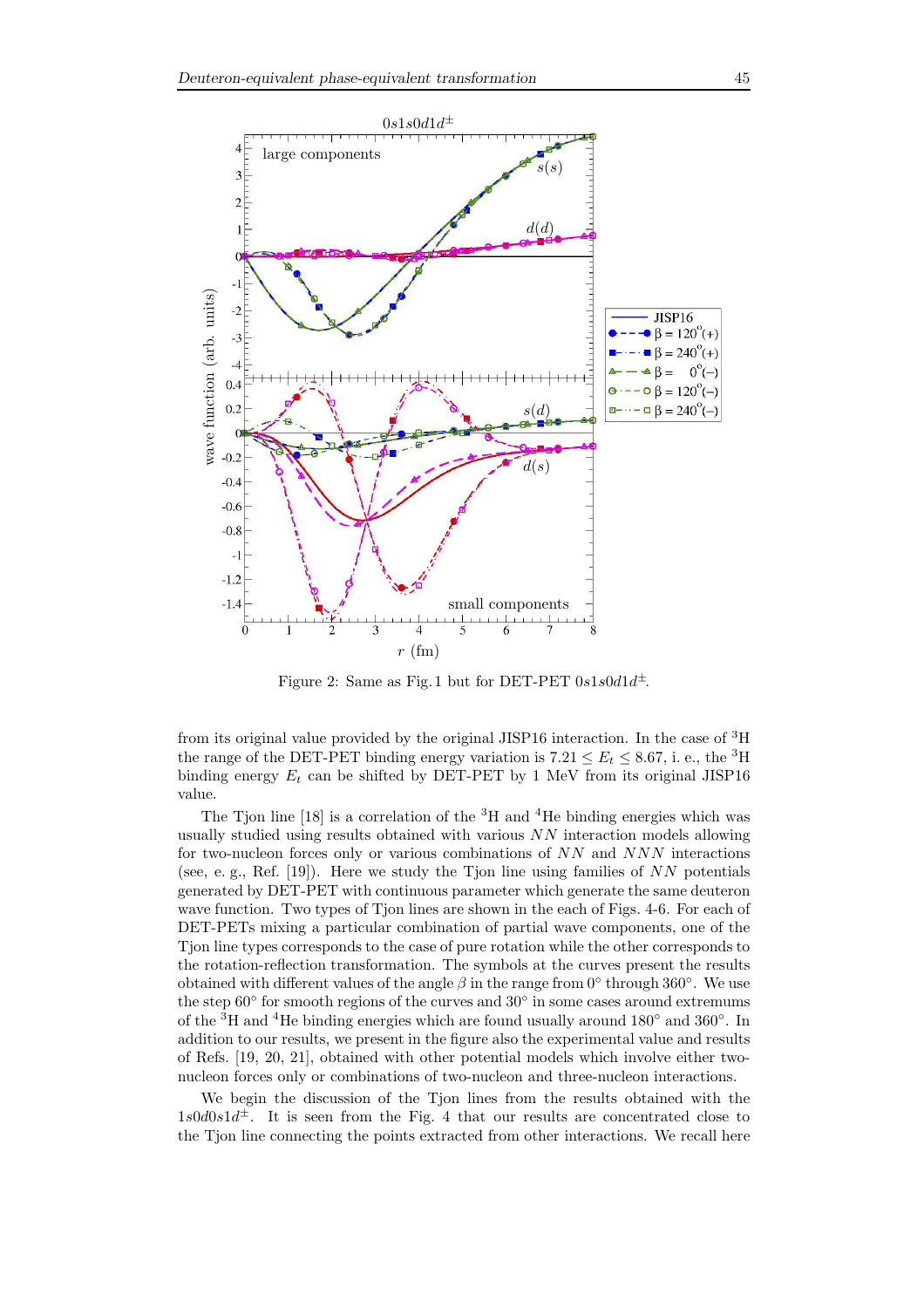

Figure 3: Same as Fig. 1 but for DET-PET  $1s0d0s1d^{\pm}$ .



Figure 4: Tjon line obtained with DET-PET  $1s0d0s1d^{\pm}$  in comparison with results obtained with various  $NN$  and  $NN+NNN$  interaction models from Refs. [19, 20, 21].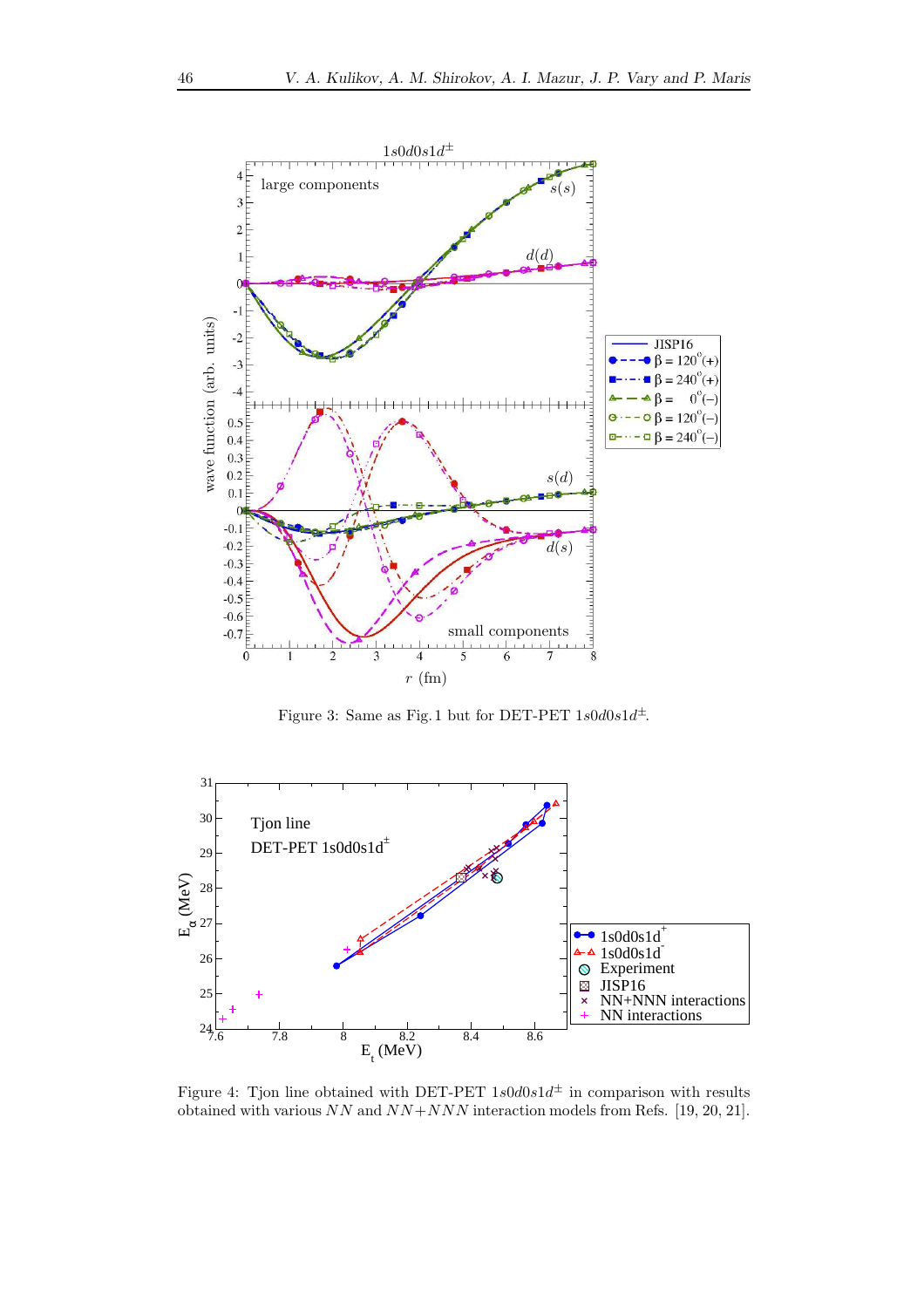

Figure 5: Same as Fig. 4 but for DET-PET  $0s1s0d1d^{\pm}$ .

that this DET-PET leave the large wave function components nearly unchanged while modifies essentially the small components as is seen from Fig. 3; such transformations correspond to strong modification of the tensor component of NN interaction.

Now we turn the discussion to the DET-PET  $0s1s0d1d^{\pm}$ . In this case, the DET-PET results in a very different range of binding energies variations (see the Table 1 and Fig. 5). The binding energies in this case are also correlated along a nearly straight line, however this line has a very different slope. As a result, our binding energy correlations around the maximal <sup>3</sup>H and <sup>4</sup>He binding energies accessible by this DET-PET are consistent with the correlations derived from other interaction models; however our correlations deviate from those obtained with other interactions as the binding energies decrease and the difference between our correlations and derived from other potential models become essential around the minimal binding energies. We have also a strong modification of the tensor component of the  $NN$  force in this case as seen in Fig. 2.

Let us discuss now the DET-PET  $0s2s1s3s^{\pm}$ . It results in the <sup>3</sup>H and <sup>4</sup>He binding energy correlation shown in Fig. 6. We see that in this case the Tjon lines transform



Figure 6: Same as Fig. 4 but for DET-PET  $0s2s1s3s^{\pm}$ .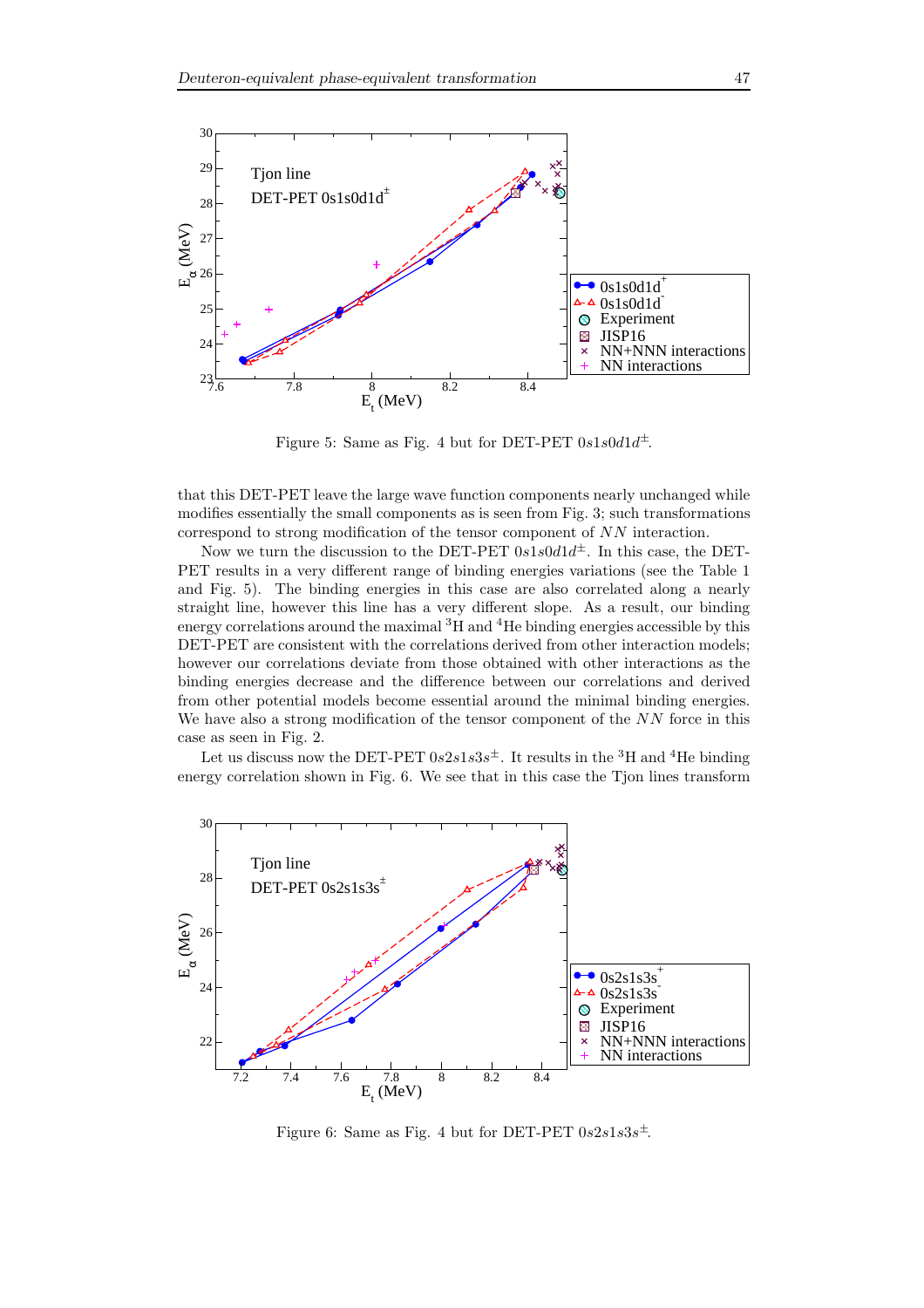into closed-loop curves surrounding large enough areas. In the case of the DET-PET  $0s2s1s3s$ <sup>-</sup> our Tjon curve surrounds the line derived from other NN interactions. The DET-PET  $0s2s1s3s^+$  generates the Tjon curve shifted down from the Tjon line suggested by other interactions. This DET-PET  $0s2s1s3s^{\pm}$  mixes only s-waves and does not affect the tensor component of the NN forces (see Fig. 1.)

# 4 Conclusions

We have introduced [14] a new type of phase-equivalent transformations, DET-PET, preserving the deuteron wave function and investigated transformations of the JISP16 NN interaction induced by few DET-PET versions mixing oscillator components in various combinations. We demonstrated that DET-PETs are able to modify significantly the np scattering wave functions. We studied DET-PET manifestations in the binding energies of <sup>3</sup>H and <sup>4</sup>He nuclei and found out that these bindings can be significantly changed by DET-PETs. We investigated also the correlation of these binding energies and found out that DET-PETs with some values of their parameters can significantly modify this correlation; more, in some cases, this correlation is washed out by DET-PET as compared with the conclusions based on the results obtained with other potential models. We speculate that DET-PET can be helpful in the further development of JISP-like NN interactions. It would be interesting to study DET-PET manifestations in binding energies and other observables of heavier nuclei.

# Acknowledgements

This work was supported in part by the Ministry of Education and Science of the Russian Federation through the Contract 14.V37.21.1297 and by the Dynasty Foundation and Russian Foundation for Basic Research. This work was also supported in part by the US DOE Grants DESC0008485 (SciDAC-3/NUCLEI) and DE-FG02-87ER40371. AMS is also supported by the American Physical Society through the International Travel Grant Award Program. Calculations were performed on the supercomputers Hopper (NERSC) and Lomonosov (Moscow State University).

#### References

- [1] P. Maris, J. P. Vary and A. M. Shirokov, Phys. Rev. C 79, 014308 (2009).
- [2] P. Navrátil, J. P. Vary and B. R. Barrett, Phys. Rev. Lett. **84**, 5728 (2000); Phys. Rev. C 62, 054311 (2000).
- [3] A. M. Shirokov, A. I. Mazur, S. A. Zaytsev, J. P. Vary and T. A. Weber, Phys. Rev. C 70, 044005 (2004).
- [4] A. M. Shirokov, J. P. Vary, A. I. Mazur, S. A. Zaytsev and T. A. Weber, Phys. Lett. B 621, 96 (2005); J. Phys. G 31, S1283 (2005).
- [5] A. M. Shirokov, J. P. Vary, A. I. Mazur and T. A. Weber, Phys. Lett. B 644, 33 (2007).
- [6] A. M. Shirokov, J. P. Vary and P. Maris, in Proc. 27th Int. Workshop Nucl. Theory, Rila Mountains, Bulgaria, 23–28 June, 2008, edited by S. Dimitrova. Bulgarian Academy of Science, 2008, p. 205; arXiv:0810.1014 [nucl-th] (2008).
- [7] J. P. Vary, P. Maris and A. Shirokov, Int. J. Mod. Phys. E 17, Suppl. 1, 109 (2008).